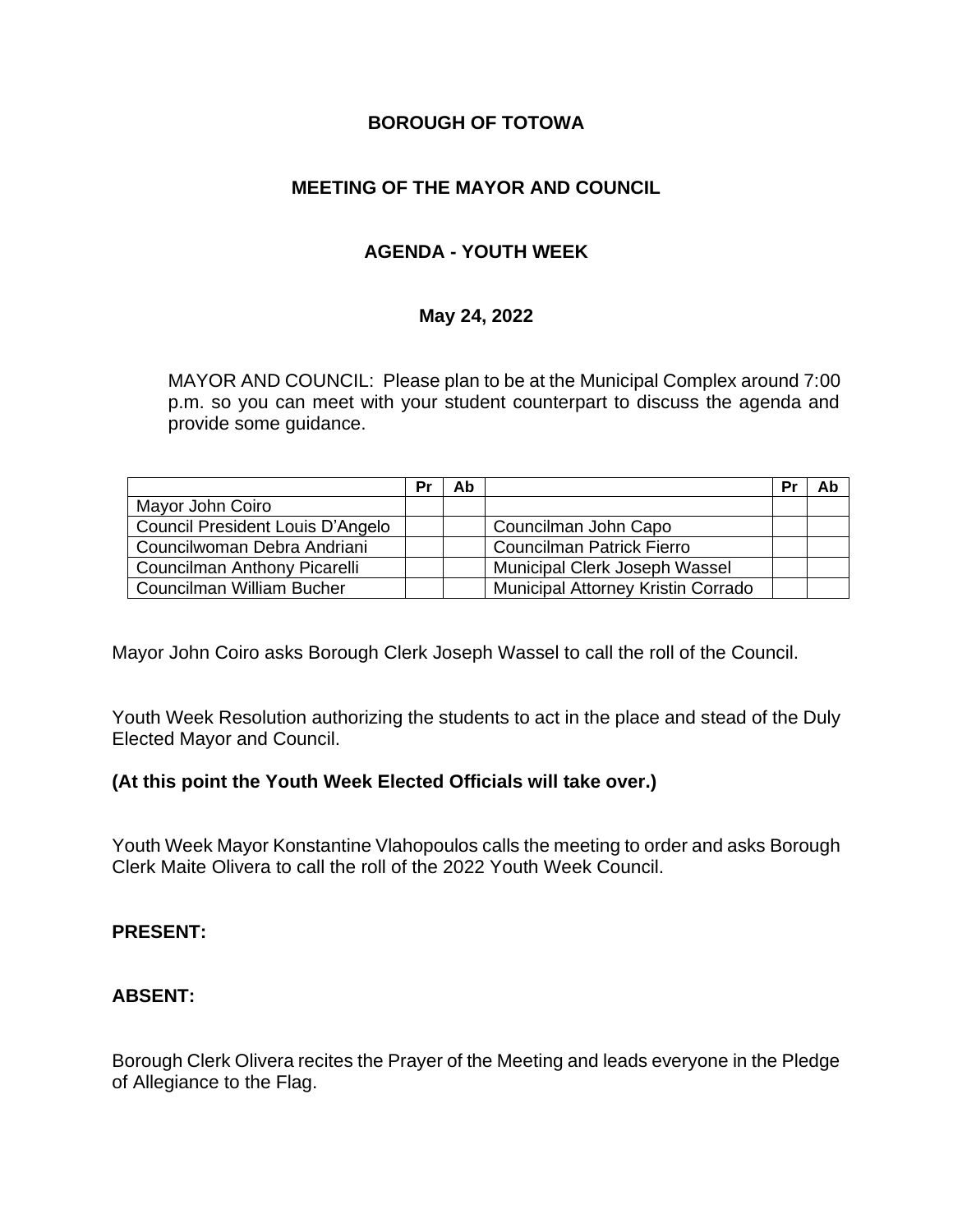Borough Clerk Olivera reads the Statement of the Meeting (Open Public Meetings Act).

Mayor Vlahopoulos asks if there are any reports from Members of the Council, the Borough Clerk or the Borough Attorney.

Borough Attorney Danielle Sasso – gives report.

Mayor Vlahopoulos asks if there are any citizens who wish to be heard on any matter.

CITIZENS HEARD:

Minutes of the Mayor and Council for the meeting of May 10, 2022.

**(The Committees are listed with the duly elected Council Member first and the student counterpart in parentheses.)**

# **COMMITTEE ON FINANCE: ANTHONY PICARELLI (IOANNIS KOULARMANIS), LOU D'ANGELO (VINCENZA ALIANO), JOHN CAPO (BRIANNA BELLOME).**

Tax Assessor Anthony Sabatino – gives report.

Tax Collector Khloe Franco – gives report.

Resolution No. 2022-12 for the payment of bills.

Resolution authorizing the Treasurer to issue refunds to various property owners pursuant to overpayment of 2<sup>nd</sup> Quarter 2022 taxes.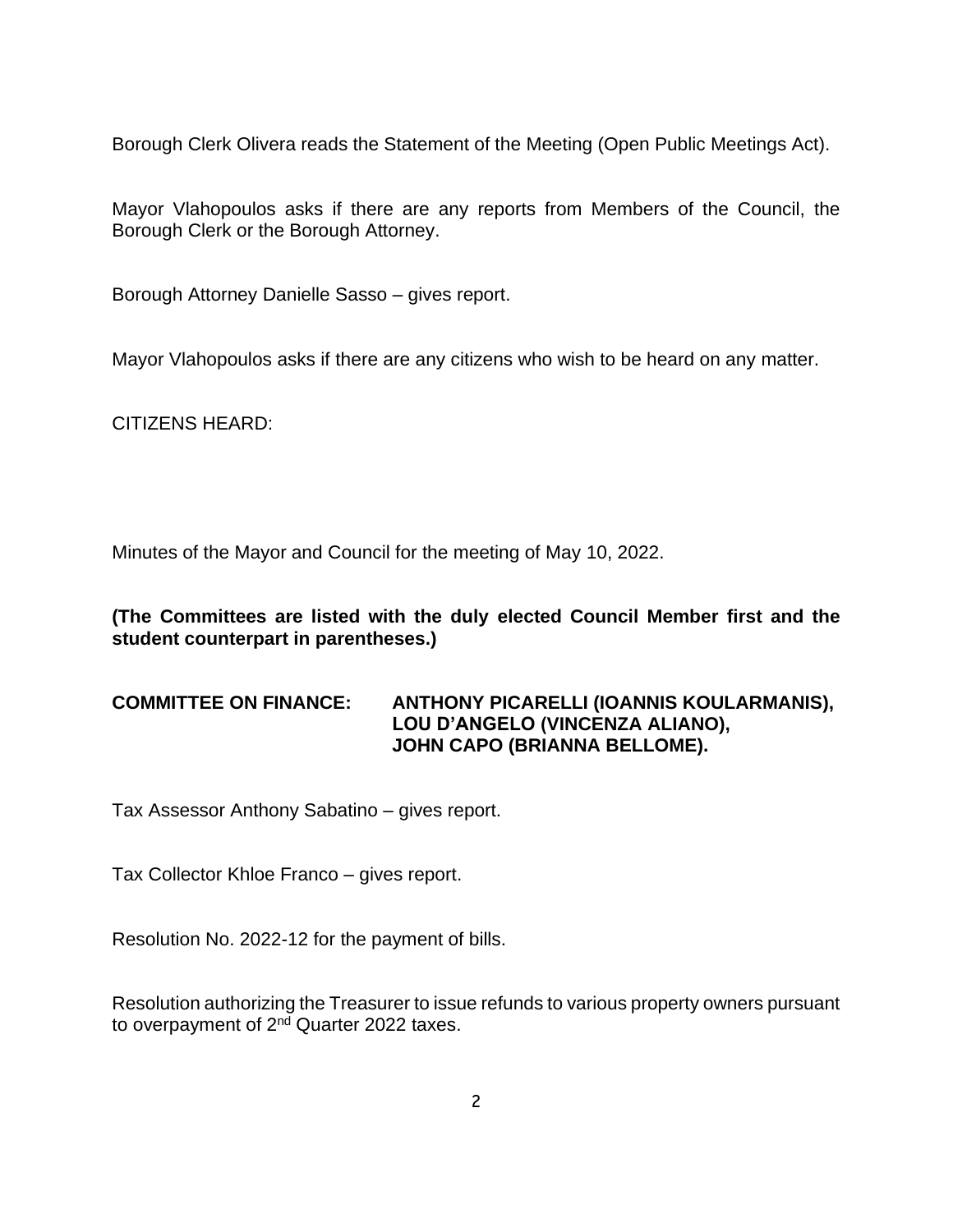Resolution authorizing the Treasurer to issue a refund for a portion of 2<sup>nd</sup> Quarter 2022 taxes for Thomas Devine, 451 Riverview Drive, Block 133, Lot 14 due to a 100% Exemption for a 100% permanent and total disability.

Resolution to effectuate the redemption of Tax Sale Certificate Number 19-00001 for 74 Hamilton Trail, Block 9.06, Lot 5.

Resolution to effectuate the redemption of Tax Sale Certificate Number 19-00005 for 27 Young Avenue, Block 91, Lot 10.

## **COMMITTEE ON PUBLIC SAFETY: LOU D'ANGELO (VINCENZA ALIANO), JOHN CAPO (BRIANNA BELLOME), WILLIAM BUCHER (SARA KOZLOWSKI).**

Police Chief Gabriella Veneziano – gives report.

Fire Chief Alina Ferguson – gives report.

Resolution Authorizing The Borough Of Totowa Towing List For 2022/2023 License Term.

Junior Firefighter Applications for Taras John Dalgakiran and Travis Austin Leech for Volunteer Fire Company No. 1.

## **COMMITTEE ON PUBLIC WORKS: WILLIAM BUCHER (SARA KOZLOWSKI), PATRICK FIERRO (TRISTIAN OLIVO), ANTHONY PICARELLI (IOANNIS KOULARMANIS).**

Superintendent of Public Works Alexis Battagliese – gives report.

Resolution Authorizing The Purchase And Delivery Of One Plate Tamper For The Department Of Public Works.